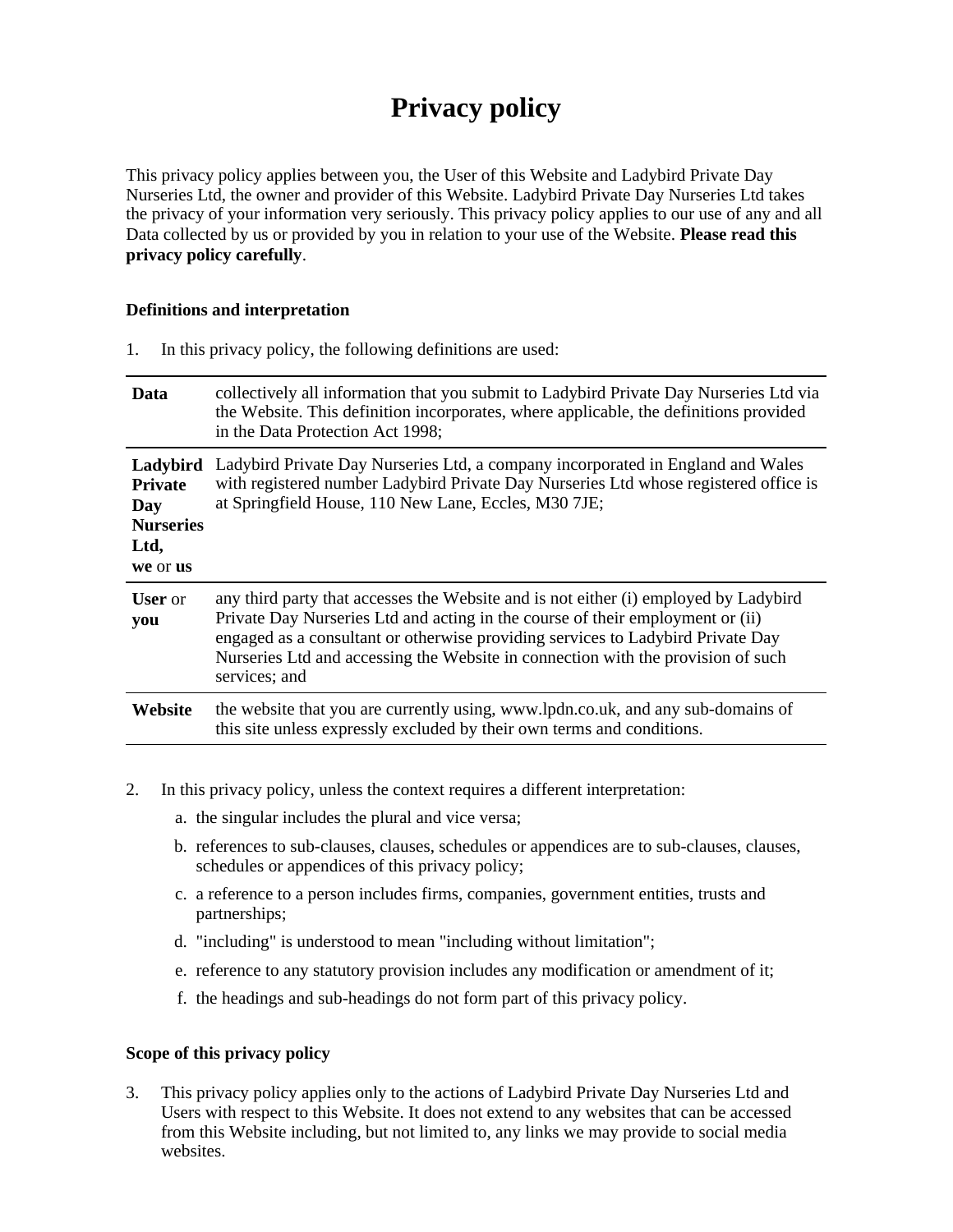## **Data collected**

- 4. We may collect the following Data, which includes personal Data, from you:
	- a. Name
	- b. Date of Birth;
	- c. Gender;
	- d. Job Title;
	- e. Profession;
	- f. Contact Information such as email addresses and telephone numbers;
		- in each case, in accordance with this privacy policy.

## **Our use of Data**

- 5. For purposes of the Data Protection Act 1998, Ladybird Private Day Nurseries Ltd is the "data controller".
- 6. We will retain any Data you submit for 12 months.
- 7. Unless we are obliged or permitted by law to do so, and subject to any third party disclosures specifically set out in this policy, your Data will not be disclosed to third parties. This includes our affiliates and / or other companies within our group.
- 8. All personal Data is stored securely in accordance with the principles of the Data Protection Act 1998. For more details on security see the clause below (**Security**).
- 9. Any or all of the above Data may be required by us from time to time in order to provide you with the best possible service and experience when using our Website. Specifically, Data may be used by us for the following reasons:
	- a. internal record keeping;

in each case, in accordance with this privacy policy.

## **Third party websites and services**

10. Ladybird Private Day Nurseries Ltd may, from time to time, employ the services of other parties for dealing with certain processes necessary for the operation of the Website. The providers of such services do not have access to certain personal Data provided by Users of this Website.

## **Links to other websites**

11. This Website may, from time to time, provide links to other websites. We have no control over such websites and are not responsible for the content of these websites. This privacy policy does not extend to your use of such websites. You are advised to read the privacy policy or statement of other websites prior to using them.

## **Changes of business ownership and control**

12. Ladybird Private Day Nurseries Ltd may, from time to time, expand or reduce our business and this may involve the sale and/or the transfer of control of all or part of Ladybird Private Day Nurseries Ltd. Data provided by Users will, where it is relevant to any part of our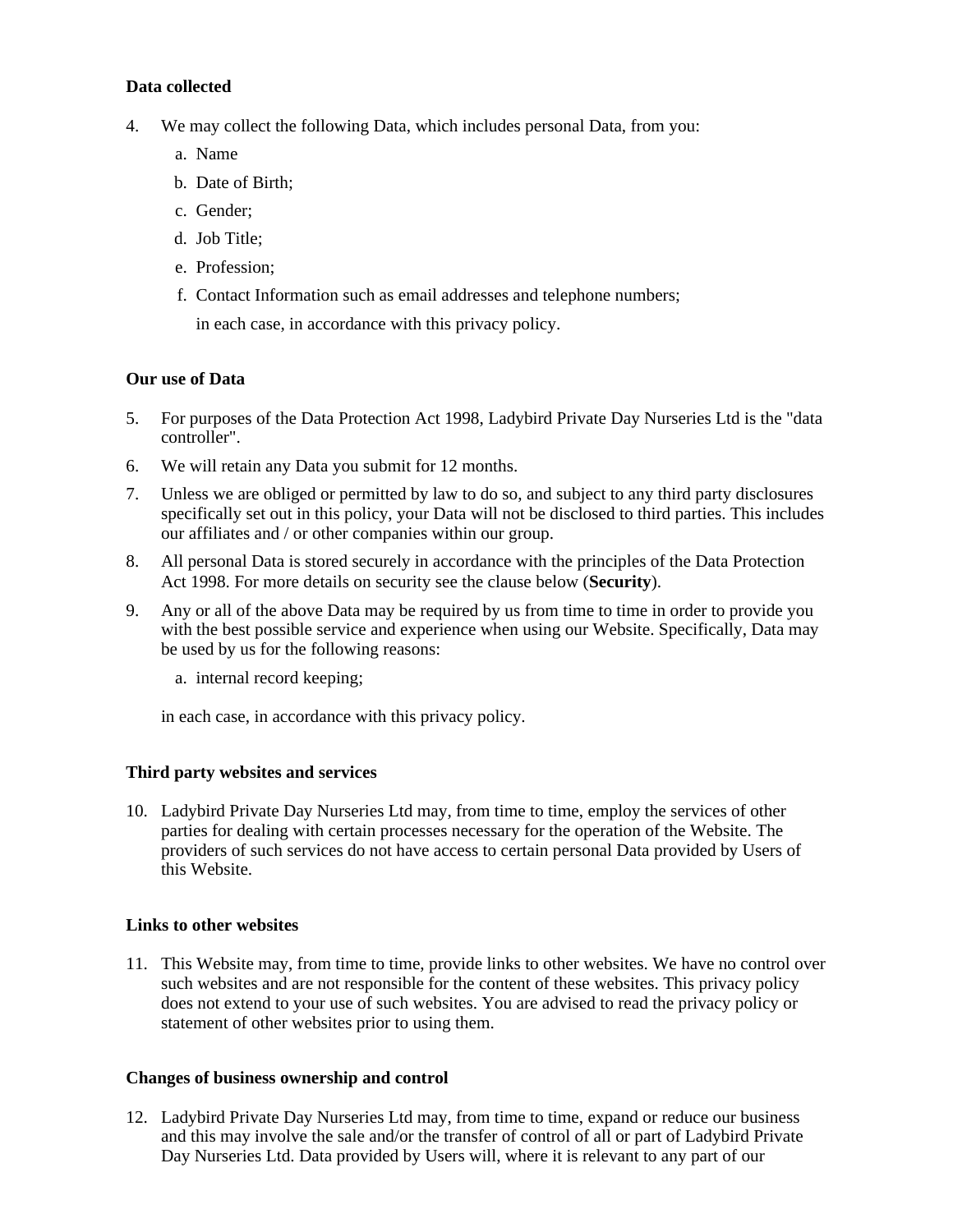business so transferred, be transferred along with that part and the new owner or newly controlling party will, under the terms of this privacy policy, be permitted to use the Data for the purposes for which it was originally supplied to us.

- 13. We may also disclose Data to a prospective purchaser of our business or any part of it.
- 14. In the above instances, we will take steps with the aim of ensuring your privacy is protected.

## **Controlling use of your Data**

- 15. Wherever you are required to submit Data, you will be given options to restrict our use of that Data. This may include the following:
- 16. use of Data for direct marketing purposes; and
- 17. sharing Data with third parties.

## **Functionality of the Website**

18. To use all features and functions available on the Website, you may be required to submit certain Data.

## **Accessing your own Data**

19. You have the right to ask for a copy of any of your personal Data held by Ladybird Private Day Nurseries Ltd (where such Data is held) on payment of a small fee, which will not exceed £0.

## **Security**

- 20. Data security is of great importance to Ladybird Private Day Nurseries Ltd and to protect your Data we have put in place suitable physical, electronic and managerial procedures to safeguard and secure Data collected via this Website.
- 21. If password access is required for certain parts of the Website, you are responsible for keeping this password confidential.
- 22. We endeavour to do our best to protect your personal Data. However, transmission of information over the internet is not entirely secure and is done at your own risk. We cannot ensure the security of your Data transmitted to the Website.

## **General**

- 23. You may not transfer any of your rights under this privacy policy to any other person. We may transfer our rights under this privacy policy where we reasonably believe your rights will not be affected.
- 24. If any court or competent authority finds that any provision of this privacy policy (or part of any provision) is invalid, illegal or unenforceable, that provision or part-provision will, to the extent required, be deemed to be deleted, and the validity and enforceability of the other provisions of this privacy policy will not be affected.
- 25. Unless otherwise agreed, no delay, act or omission by a party in exercising any right or remedy will be deemed a waiver of that, or any other, right or remedy.
- 26. This Agreement will be governed by and interpreted according to the law of England and Wales. All disputes arising under the Agreement will be subject to the exclusive jurisdiction of the English and Welsh courts.